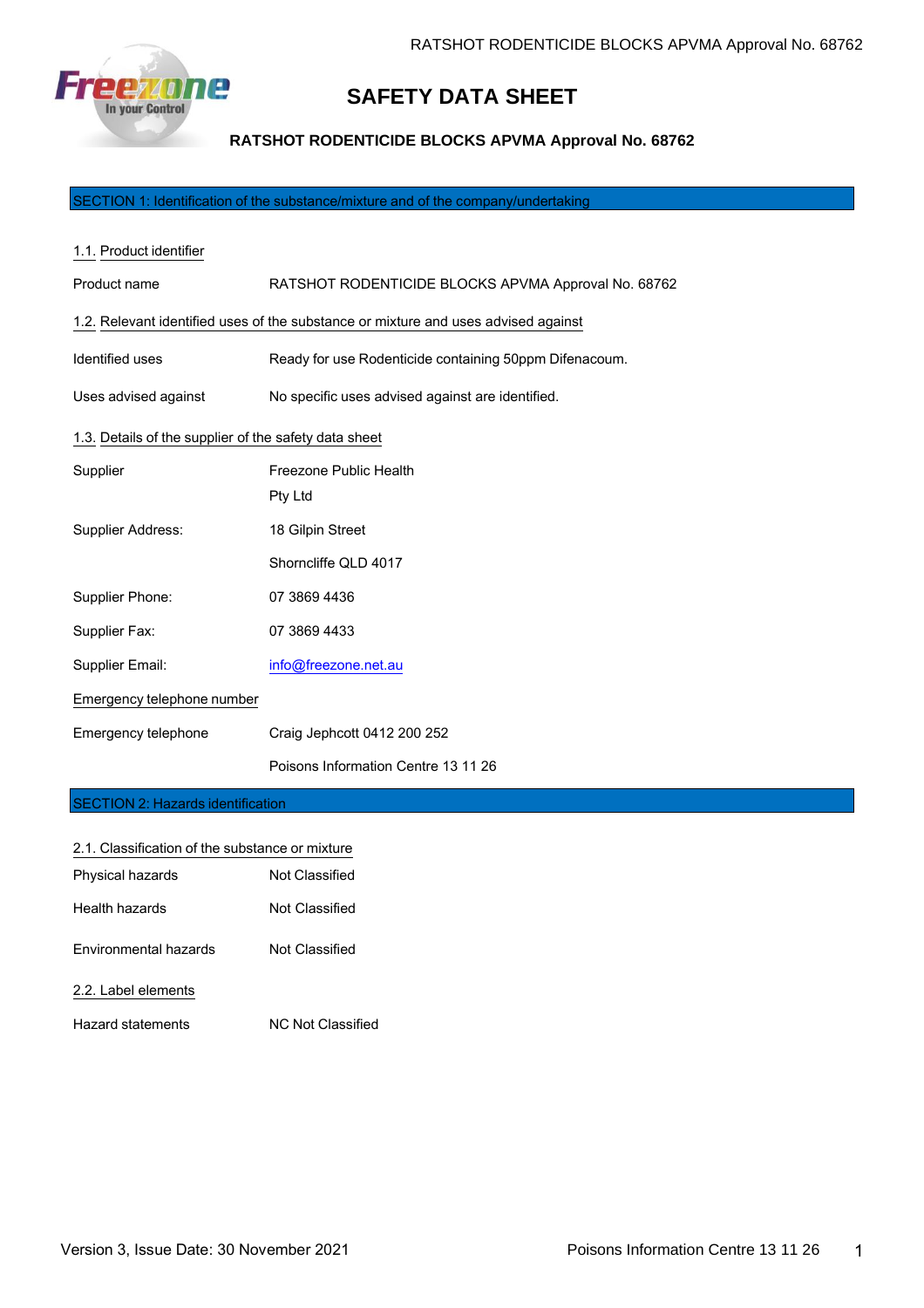| Precautionary |                                                                                 |
|---------------|---------------------------------------------------------------------------------|
| statements    | P <sub>102</sub> Keep out of reach of children.                                 |
|               | P103 Read label before use.                                                     |
|               | P220 Keep / Store away from foodstuffs, beverages and animal feeding stuffs.    |
|               | P262 Do not get on skin.                                                        |
|               | P270 Do not eat, drink or smoke when using this product.                        |
|               | P280 Wear protective gloves [Professional users].                               |
|               | P273 Avoid release to the environment.                                          |
|               | P301 + P310 IF SWALLOWED: Immediately call a POISON CENTER or doctor/physician. |
|               | P404 Store in a closed container.                                               |
|               | P405 Store locked up.                                                           |
|               | P501 Dispose of contents/container in accordance with local regulations.        |
|               |                                                                                 |

# 2.3. Other hazards

| <b>SECTION 3: Composition/information on ingredients</b> |                      |
|----------------------------------------------------------|----------------------|
| 3.1. Substances                                          |                      |
| Synonym                                                  |                      |
|                                                          |                      |
| 3.2. Mixtures                                            |                      |
| Ethyl vanillin                                           | < 0.1                |
| CAS number: 121-32-4                                     | EC number: 204-464-7 |
| Classification                                           |                      |
| Eye Irrit. 2 - H319                                      |                      |
| 2,2'-Imino Diethanol                                     | < 0.1%               |
| CAS number: 111-42-2                                     | EC number: 203-868-0 |
|                                                          |                      |
| Classification                                           |                      |
| Acute Tox. 4 - H302                                      |                      |
| Skin Irrit. 2 - H315                                     |                      |
| Eye Dam. 1 - H318                                        |                      |
| <b>STOT RE 2 - H373</b>                                  |                      |
| Aquatic Chronic 3 - H412                                 |                      |
| 1,2-BENZISOTHIAZOLIN-3-ONE                               | 0.02%                |
| CAS number: 2634-33-5                                    | EC number: 220-120-9 |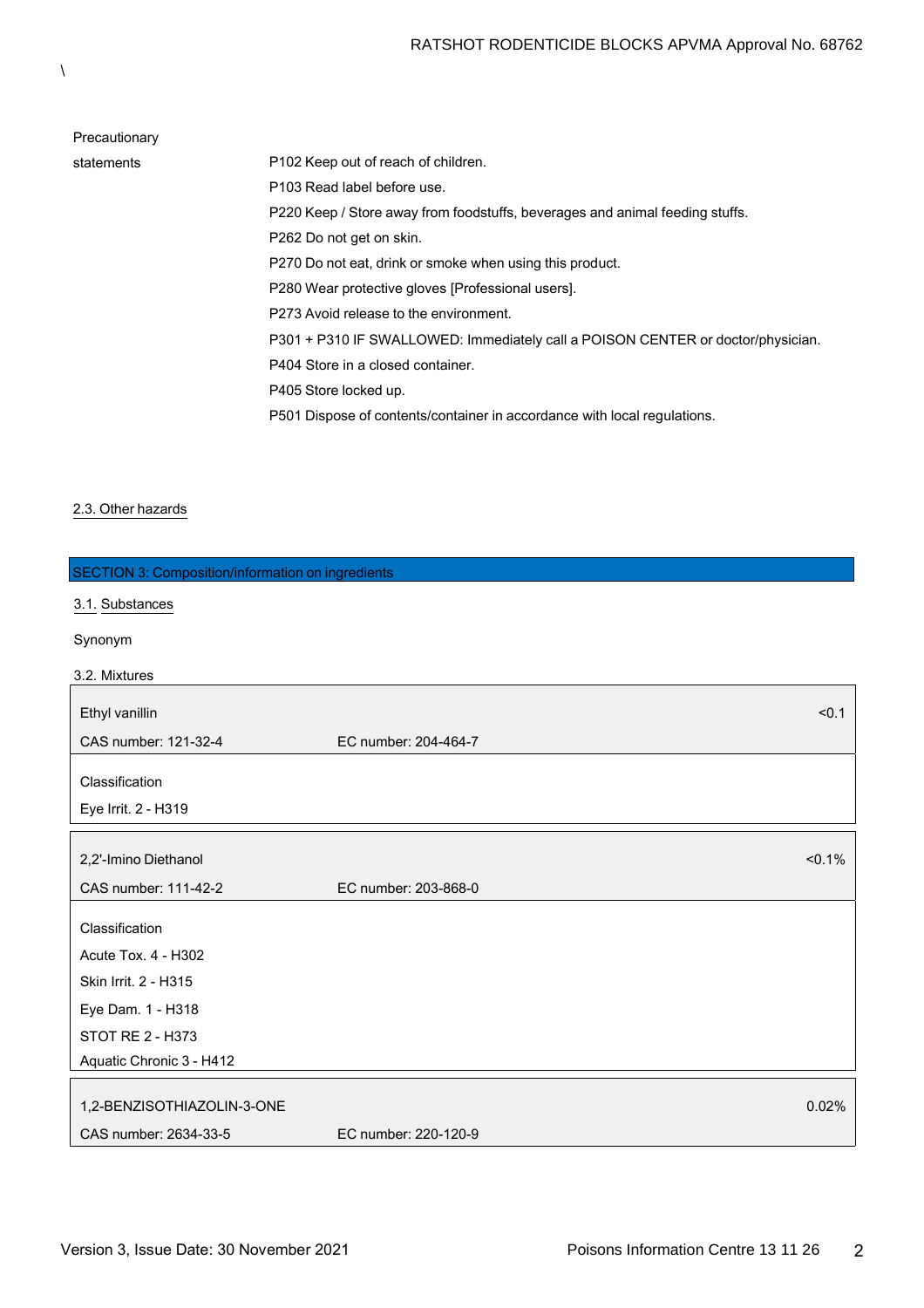| Classification             |
|----------------------------|
| Skin Irrit. 2 - H315       |
| Eye Dam. 1 - H318          |
| <b>Skin Sens. 1 - H317</b> |
| Aquatic Chronic 2 - H411   |

| DIFENACOUM (RoW)         |                          | 0.005% |
|--------------------------|--------------------------|--------|
|                          |                          |        |
| CAS number: 56073-07-5   | EC number: 259-978-4     |        |
| M factor (Acute) = $1$   | M factor (Chronic) = $1$ |        |
| Classification           |                          |        |
| Acute Tox. 1 - H300      |                          |        |
| Acute Tox. 1 - H310      |                          |        |
| Acute Tox. 1 - H330      |                          |        |
| STOT RE 1 - H372         |                          |        |
| Aquatic Acute 1 - H400   |                          |        |
| Aquatic Chronic 1 - H410 |                          |        |
|                          |                          |        |
| Denatonium Benzoate      |                          | 0.001% |
| CAS number: 3734-33-6    | EC number: 223-095-2     |        |
|                          |                          |        |
| Classification           |                          |        |
| Acute Tox. 4 - H332      |                          |        |
| Skin Irrit. 2 - H315     |                          |        |
| Eye Dam. 1 - H318        |                          |        |
| Aquatic Chronic 3 - H412 |                          |        |

The full text for all hazard statements is displayed in Section 16.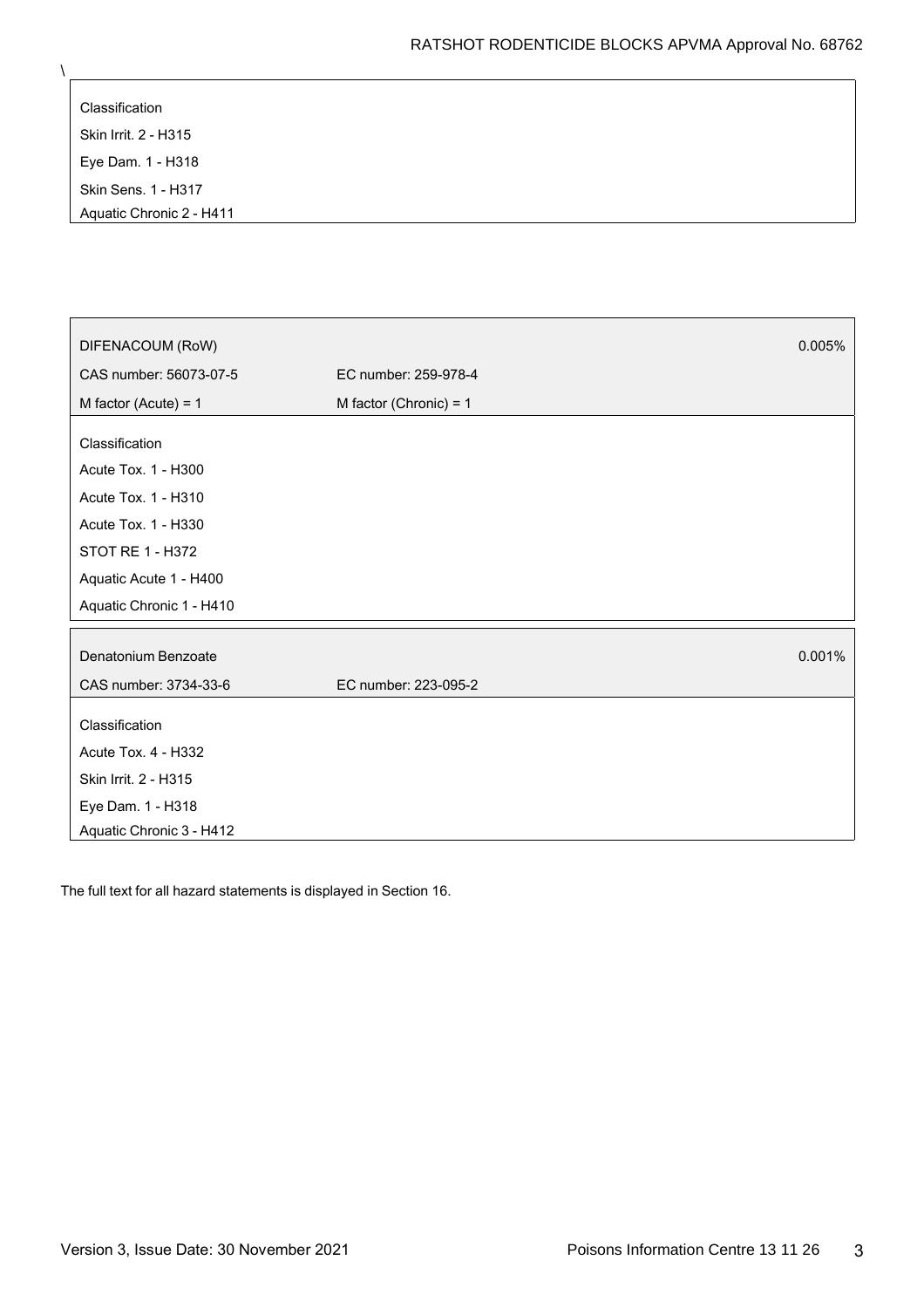# SECTION 4: First aid measures

# 4.1. Description of first aid measures

| General information | In case of accident or if you feel unwell, seek medical advice immediately (show the label       |
|---------------------|--------------------------------------------------------------------------------------------------|
|                     | where possible). Advice for Medical Doctors: Difenacoum is an indirect anti-coagulant.           |
|                     | Phytomenadione, Vitamin K, is antidotal. Determin prothrombin time not less than 18 hours        |
|                     | after consumption. If elevated, administer Vitamin K1 until prothrombin time normalises.         |
|                     | Continue determination of prothrombin time for two weeks after withdrawal of antidote and        |
|                     | resume treatment if elevation occurs in that time.                                               |
| Inhalation          | Due to the physical nature of this product, exposure by this route is unlikely. Seek medical     |
|                     | attention if symptoms persist.                                                                   |
| Ingestion           | Rinse mouth. Do not induce vomiting. Get medical attention immediately.                          |
| Skin contact        | May cause irritation to susceptible persons. If skin irritation occurs wash with soap and water. |
|                     | Remove contaminated clothing. Get medical attention if symptoms are severe or persist.           |
| Eye contact         | May cause eye irritation to susceptible persons. Rinse immediately with plenty of water and      |
|                     | seek medical advice.                                                                             |

# 4.2. Most important symptoms and effects, both acute and delayed

| <b>SECTION 5: Firefighting measures</b>                                                                                                              |  |  |
|------------------------------------------------------------------------------------------------------------------------------------------------------|--|--|
| 4.3. Indication of any immediate medical attention and special treatment needed                                                                      |  |  |
|                                                                                                                                                      |  |  |
| Extinguish with alcohol-resistant foam, carbon dioxide, dry powder or water fog. Use fire-<br>extinguishing media suitable for the surrounding fire. |  |  |
| Do not use water jet as an extinguisher, as this will spread the fire.                                                                               |  |  |
|                                                                                                                                                      |  |  |

# 5.2. Special hazards arising from the substance or mixture

Specific hazards None known.

Hazardous combustionproducts

5.3. Advice for firefighters

 $\lambda$ 

 $\overline{\phantom{a}}$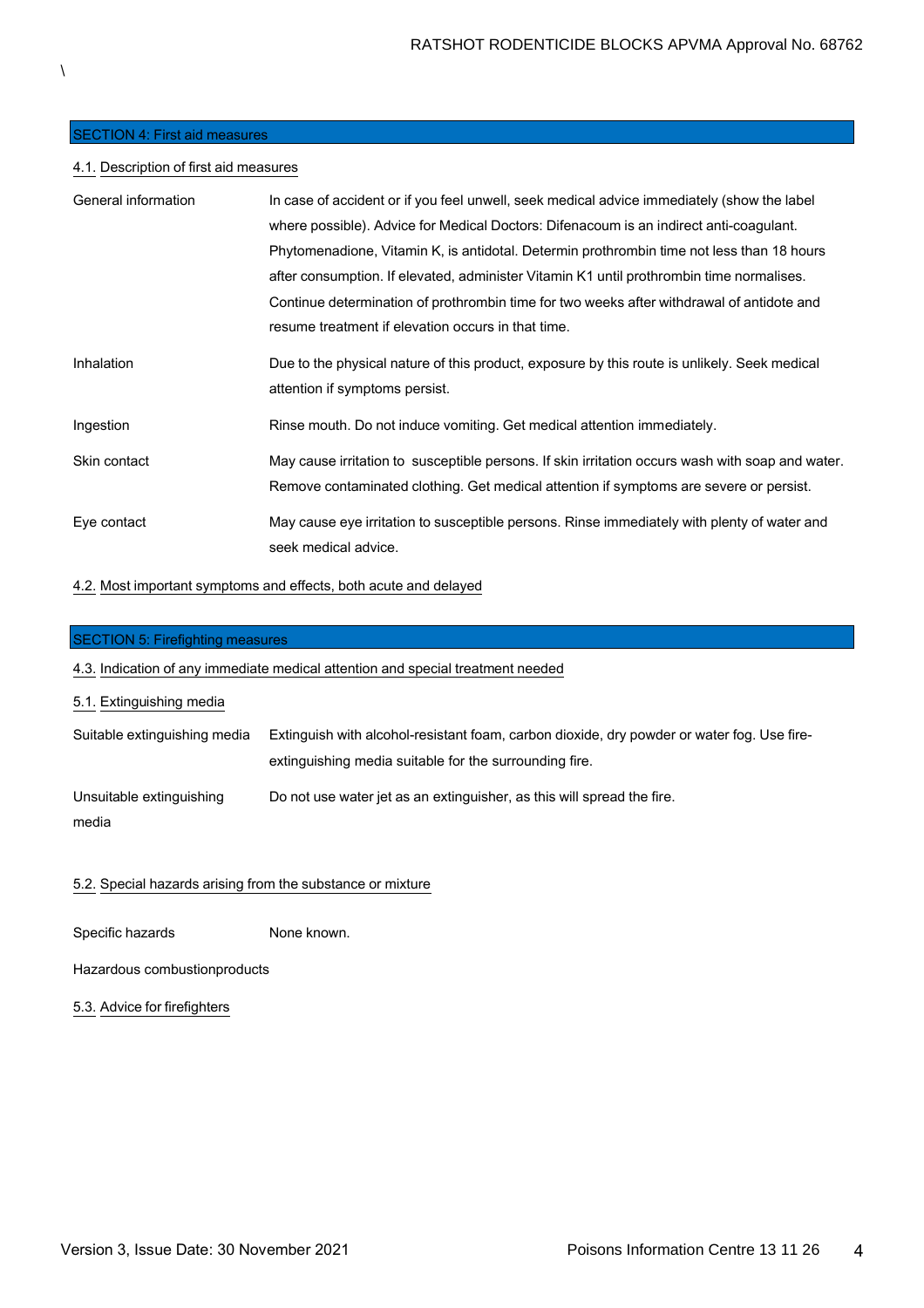| Specific hazards                                 | None known.                                                                                                                                                                                                                                                                                |
|--------------------------------------------------|--------------------------------------------------------------------------------------------------------------------------------------------------------------------------------------------------------------------------------------------------------------------------------------------|
| Hazardous combustion<br>products                 | Thermal decomposition or combustion products may include the following substances:<br>Harmful gases or vapours.                                                                                                                                                                            |
| 5.4. Advice for firefighters                     |                                                                                                                                                                                                                                                                                            |
| Protective actions during<br>firefighting        | Avoid breathing fire gases or vapours. Evacuate area. Cool containers exposed to heat with<br>water spray and remove them from the fire area if it can be done without risk. Cool containers<br>exposed to flames with water until well after the fire is out.                             |
| Special protective equipment<br>for firefighters | Wear positive-pressure self-contained breathing apparatus (SCBA) and appropriate protective<br>clothing. Firefighter's clothing conforming to European standard EN469 (including helmets,<br>protective boots and gloves) will provide a basic level of protection for chemical incidents. |

#### SECTION 6: Accidental release measures

| 6.1. Personal precautions, protective equipment and emergency procedures |                                                                                                  |  |
|--------------------------------------------------------------------------|--------------------------------------------------------------------------------------------------|--|
| Personal precautions                                                     | No specific recommendations. For personal protection, see Section 8.                             |  |
| 6.2. Environmental precautions                                           |                                                                                                  |  |
| Environmental precautions                                                | Avoid discharge to the aguatic environment.                                                      |  |
|                                                                          | 6.3. Methods and material for containment and cleaning up                                        |  |
| Methods for cleaning up                                                  | Reuse or recycle products wherever possible. Collect spillage with a shovel and broom, or        |  |
|                                                                          | similar and reuse, if possible. Collect and place in suitable waste disposal containers and seal |  |
|                                                                          | securely. Flush contaminated area with plenty of water. Wash thoroughly after dealing with a     |  |
|                                                                          | spillage. Dispose of contents/container in accordance with national regulations.                 |  |

#### 6.4. Reference to other sections

Reference to other sections For personal protection, see Section 8. For waste disposal, see Section 13.

# SECTION 7: Handling and storage

#### 7.1. Precautions for safe handling

| Usage precautions    | Read and follow manufacturer's recommendations. Wear protective clothing as described in<br>Section 8 of this safety data sheet. Keep away from food, drink and animal feeding stuffs.<br>Keep container tightly sealed when not in use. |
|----------------------|------------------------------------------------------------------------------------------------------------------------------------------------------------------------------------------------------------------------------------------|
| Advice on general    | Wash promptly if skin becomes contaminated. Take off contaminated clothing. Wash                                                                                                                                                         |
| occupational hygiene | contaminated clothing before reuse.                                                                                                                                                                                                      |

#### 7.2. Conditions for safe storage, including any incompatibilities

Storage precautions Store away from incompatible materials (see Section 10). No specific recommendations.

Storage class **Unspecified storage.** 

7.3. Specific end use(s)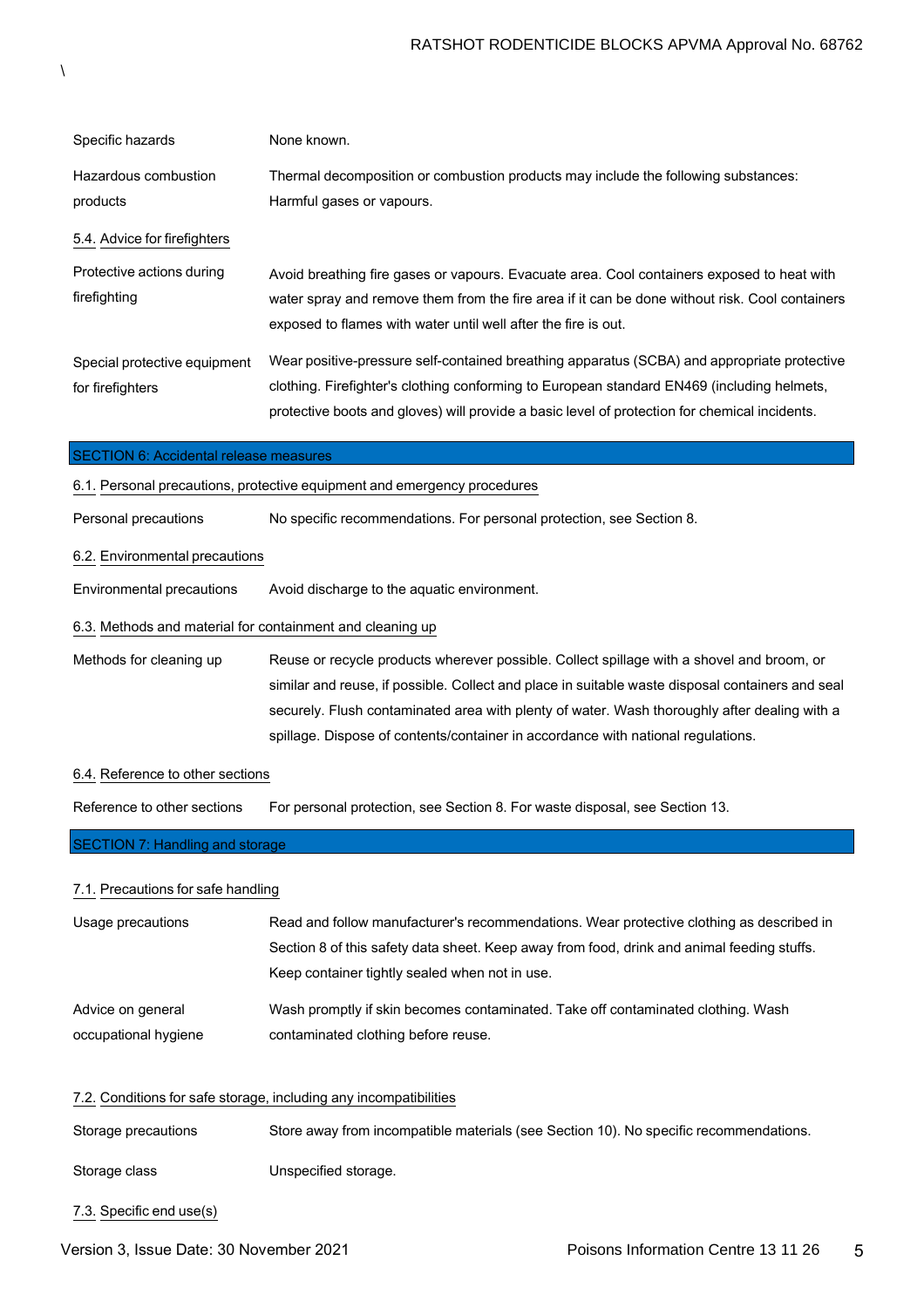Specific end use(s) The identified uses for this product are detailed in Section 1.2. Usage description Ready to use rodenticide containing 50 ppm Difenacoum. 8.1. Control parameters Occupational exposure limits Propane-1,2-diol (Propane-1,2-diol Particulates) WEL 8-Hr limit mg/M3: 10 Propane-1,2-diol (Propane-1,2-diol total vapour and particulates) WEL 8-Hr limit ppm: 150 WEL 8Hr limit mg/M3: 474 Sugar (Sucrose) WEL 8-Hr limit mg/M3: 10 WEL 15 min limit mg/M3: 20 Paraffin Wax WEL 8-Hr limit mg/M3: 2 WEL 15 min limit mg/M3: 6 Paraffin Wax (Paraffin wax fume) WEL 8-Hr limit mg/M3: 2 WEL 15 min limit mg/M3: 6 8.2. Exposure controls Protective equipment Appropriate engineering controls No specific ventilation requirements. Personal protection Body protection must be chosen depending on activity and possible exposure, for example apron, protecting boots, chemical-protection suit. Eye/face protection No specific eye protection required during normal use. Hand protection Suitable chemical resistant gloves are recommended for professional users. Other skin and body protection Handle in accordance with good hygiene and safety practice. Wearing of closed work clothing is recommended. Avoid contact with the skin, eyes and clothing. Store work clothing separately. Hygiene measures Wash hands thoroughly after handling. Wash at the end of each work shift and before eating, smoking and using the toilet. Do not eat, drink or smoke when using this product. Respiratory protection Mo specific recommendations. Provide adequate ventilation. Environmental exposure controls **Not regarded as dangerous for the environment.** Not regarded as dangerous for the environment. SECTION 8: Exposure controls/Personal protection

\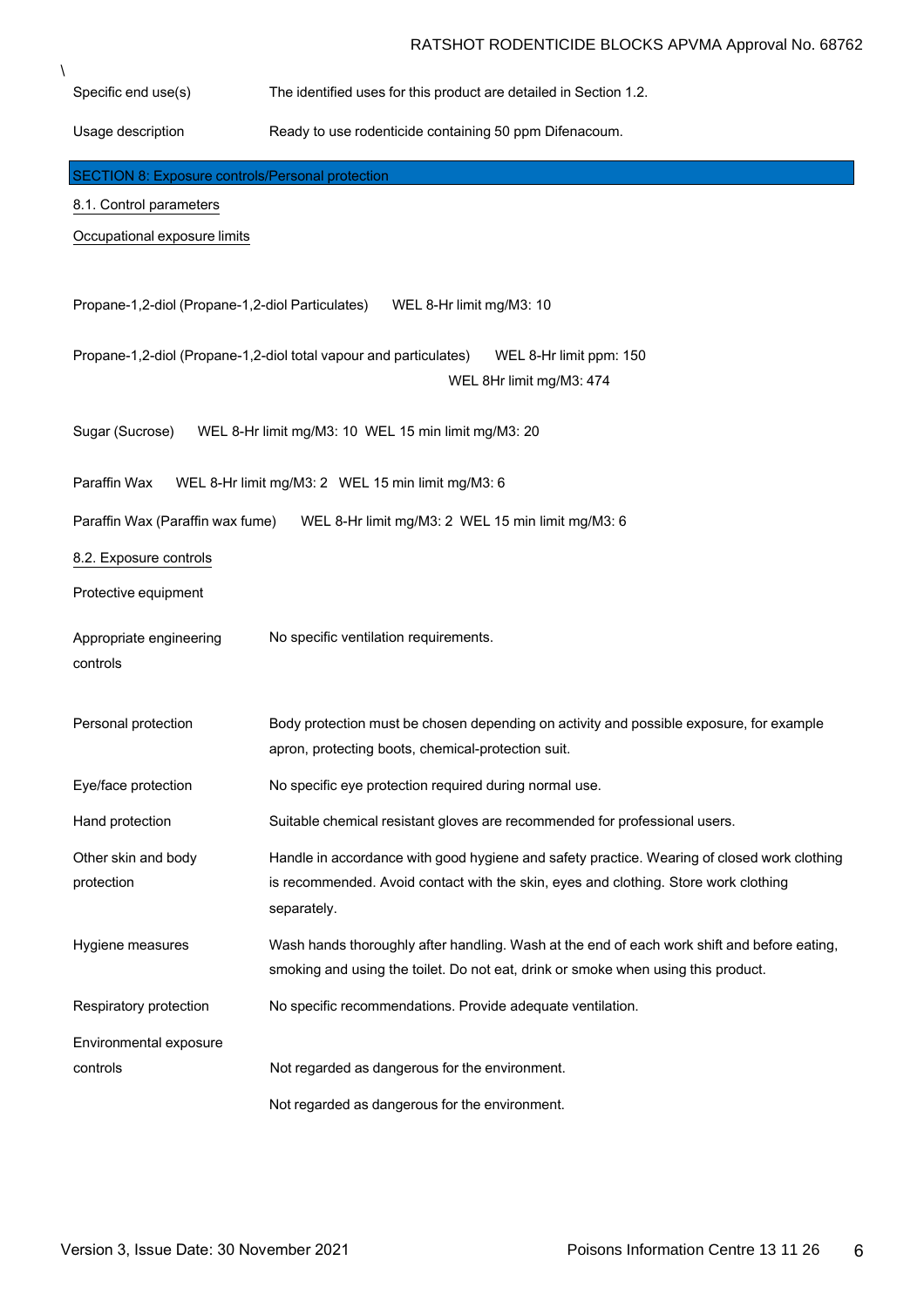| <b>SECTION 9: Physical and chemical properties</b>         |                                 |  |
|------------------------------------------------------------|---------------------------------|--|
| 9.1. Information on basic physical and chemical properties |                                 |  |
| Appearance                                                 | Wax Block.                      |  |
| Colour                                                     | Blue                            |  |
| Odour                                                      | Slight.                         |  |
| Odour threshold                                            | No information available.       |  |
| рH                                                         | No information available.       |  |
| Melting point                                              | approx. 60 Deg C (for the wax). |  |
| Initial boiling point and range                            | No information available.       |  |
| Flash point                                                | No information available.       |  |
| Evaporation rate                                           | Not relevant.                   |  |
| Evaporation factor                                         | No information available.       |  |
| Flammability (solid, gas)                                  | combustible                     |  |
| Upper/lower flammability or                                |                                 |  |
| explosive limits                                           | No information available.       |  |
| Other flammability                                         | No information available.       |  |
| Vapour pressure                                            | Not relevant.                   |  |
| Vapour density                                             | Not relevant.                   |  |
| Relative density                                           | No information available.       |  |
| <b>Bulk density</b>                                        | No information available.       |  |
| Solubility(ies)                                            | Immiscible with water.          |  |
| Partition coefficient                                      | Not relevant.                   |  |
| Auto-ignition temperature                                  | No information available.       |  |
| <b>Decomposition Temperature</b>                           | No information available.       |  |
| Viscosity                                                  | No information available.       |  |
| Explosive properties                                       | Not considered to be explosive. |  |
| Oxidising properties                                       | Not oxidising.                  |  |

\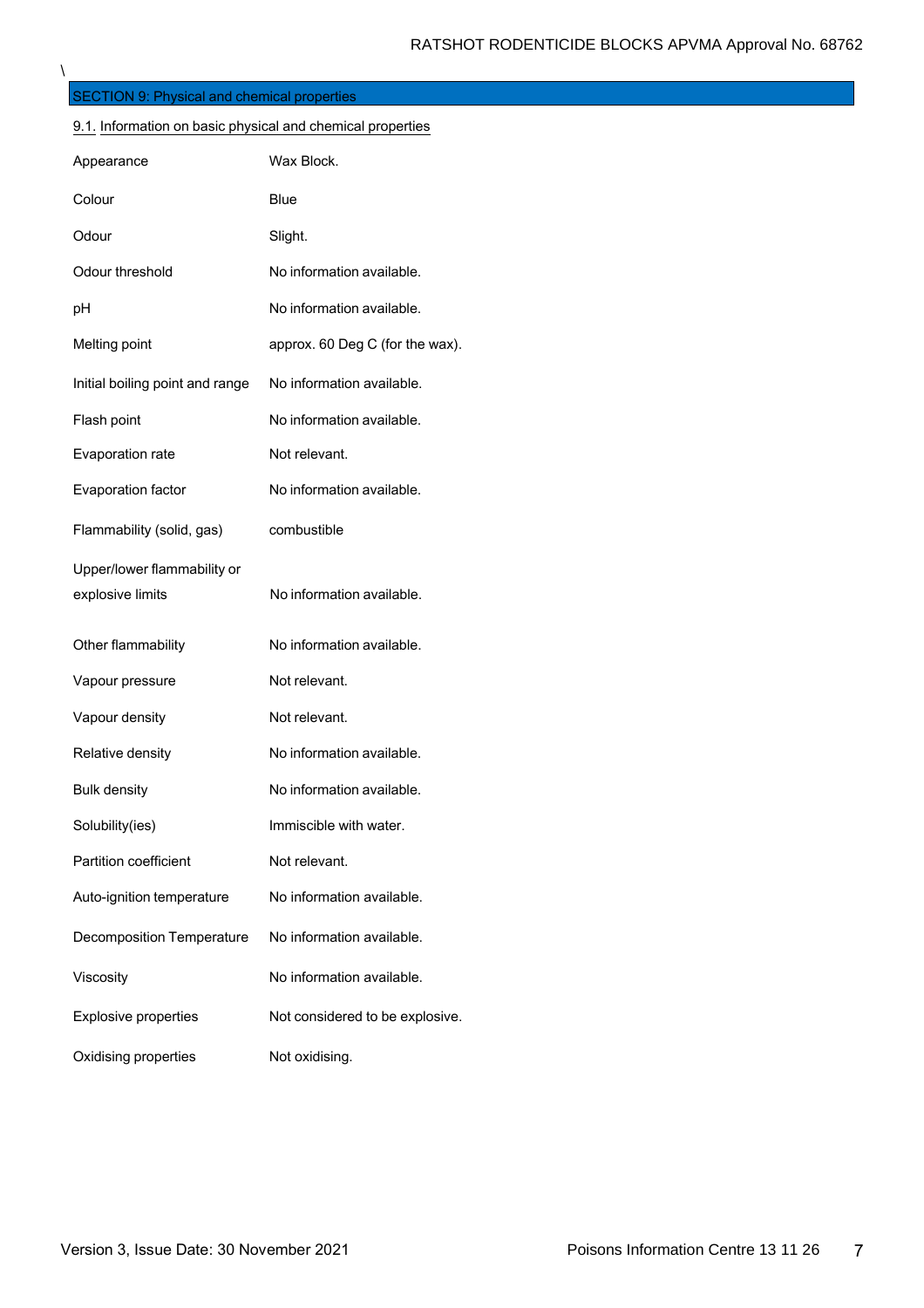# 9.2. Other information

| <b>SECTION 10: Stability and reactivity</b> |                                                                                                                                                                         |
|---------------------------------------------|-------------------------------------------------------------------------------------------------------------------------------------------------------------------------|
| 10.1. Reactivity                            |                                                                                                                                                                         |
| Reactivity                                  | There are no known reactivity hazards associated with this product.                                                                                                     |
| 10.2. Chemical stability                    |                                                                                                                                                                         |
| Stability                                   | Stable at normal ambient temperatures and when used as recommended. Stable under the<br>prescribed storage conditions.                                                  |
| 10.3. Possibility of hazardous reactions    |                                                                                                                                                                         |
| Possibility of hazardous<br>reactions       | Keep away from: Oxidising agents.                                                                                                                                       |
| 10.4. Conditions to avoid                   |                                                                                                                                                                         |
| Conditions to avoid                         | Heat, sparks, flames.                                                                                                                                                   |
| 10.5. Incompatible materials                |                                                                                                                                                                         |
| Materials to avoid                          | No specific material or group of materials is likely to react with the product to produce a<br>hazardous situation.                                                     |
| 10.6. Hazardous decomposition products      |                                                                                                                                                                         |
| Hazardous decomposition<br>products         | Does not decompose when used and stored as recommended. Thermal decomposition or<br>combustion products may include the following substances: Harmful gases or vapours. |

| <b>SECTION 11: Toxicological information</b> |                                                            |
|----------------------------------------------|------------------------------------------------------------|
| 11.1. Information on toxicological effects   |                                                            |
| Toxicological effects                        | Not regarded as a health hazard under current legislation. |
| Acute toxicity - oral                        |                                                            |
| Notes (oral LD <sub>50</sub> )               | >2000 mg/kg                                                |
| Acute toxicity - dermal                      |                                                            |
| Notes (dermal LD <sub>50</sub> )             | >2000 mg/kg                                                |
| Acute toxicity - inhalation                  |                                                            |

 $\backslash$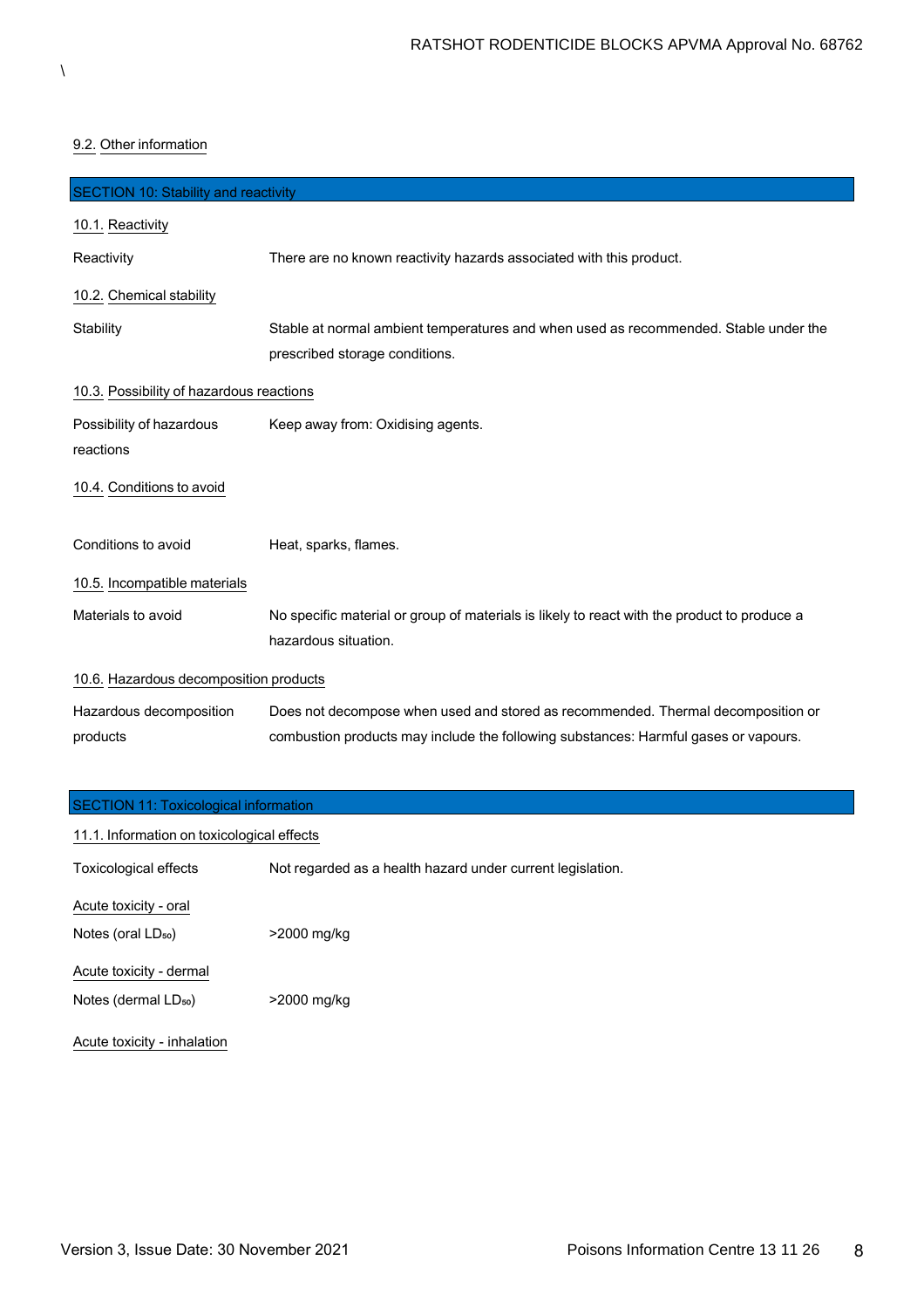| Notes (inhalation LC <sub>50</sub> )               | >5 mg/l (Dust)                                                                                     |
|----------------------------------------------------|----------------------------------------------------------------------------------------------------|
| Skin corrosion/irritation                          |                                                                                                    |
| Skin corrosion/irritation                          | Not irritating.                                                                                    |
| Animal data                                        | Based on available data the classification criteria are not met.                                   |
| Serious eye damage/irritation                      |                                                                                                    |
|                                                    | Serious eye damage/irritation Based on available data the classification criteria are not met.     |
| Respiratory sensitisation                          |                                                                                                    |
| Respiratory sensitisation                          | Based on available data the classification criteria are not met.                                   |
| Skin sensitisation                                 |                                                                                                    |
| Skin sensitisation                                 | Based on available data the classification criteria are not met.                                   |
| Germ cell mutagenicity                             |                                                                                                    |
| Genotoxicity - in vitro                            | Based on available data the classification criteria are not met.                                   |
| Carcinogenicity                                    |                                                                                                    |
| Carcinogenicity                                    | Based on available data the classification criteria are not met.                                   |
| IARC carcinogenicity                               | None of the ingredients are listed or exempt.                                                      |
| Reproductive toxicity                              |                                                                                                    |
|                                                    | Reproductive toxicity - fertility Based on available data the classification criteria are not met. |
| Reproductive toxicity -                            | Based on available data the classification criteria are not met.                                   |
| development                                        |                                                                                                    |
| Specific target organ toxicity - single exposure   |                                                                                                    |
| STOT - single exposure                             | Not classified as a specific target organ toxicant after a single exposure.                        |
|                                                    |                                                                                                    |
| Specific target organ toxicity - repeated exposure |                                                                                                    |
| STOT - repeated exposure                           | Not classified as a specific target organ toxicant after repeated exposure.                        |
| Aspiration hazard                                  |                                                                                                    |
| Aspiration hazard                                  | Not relevant. Solid.                                                                               |
| General information                                | No specific health hazards known. The severity of the symptoms described will vary                 |
|                                                    | dependent on the concentration and the length of exposure.                                         |
| Inhalation                                         | No specific symptoms known.                                                                        |

Skin contact **Prolonged contact may cause dryness of the skin.** 

Eye contact No specific symptoms known. May be slightly irritating to eyes.

Ingestion See section 4 - First Aid

 $\lambda$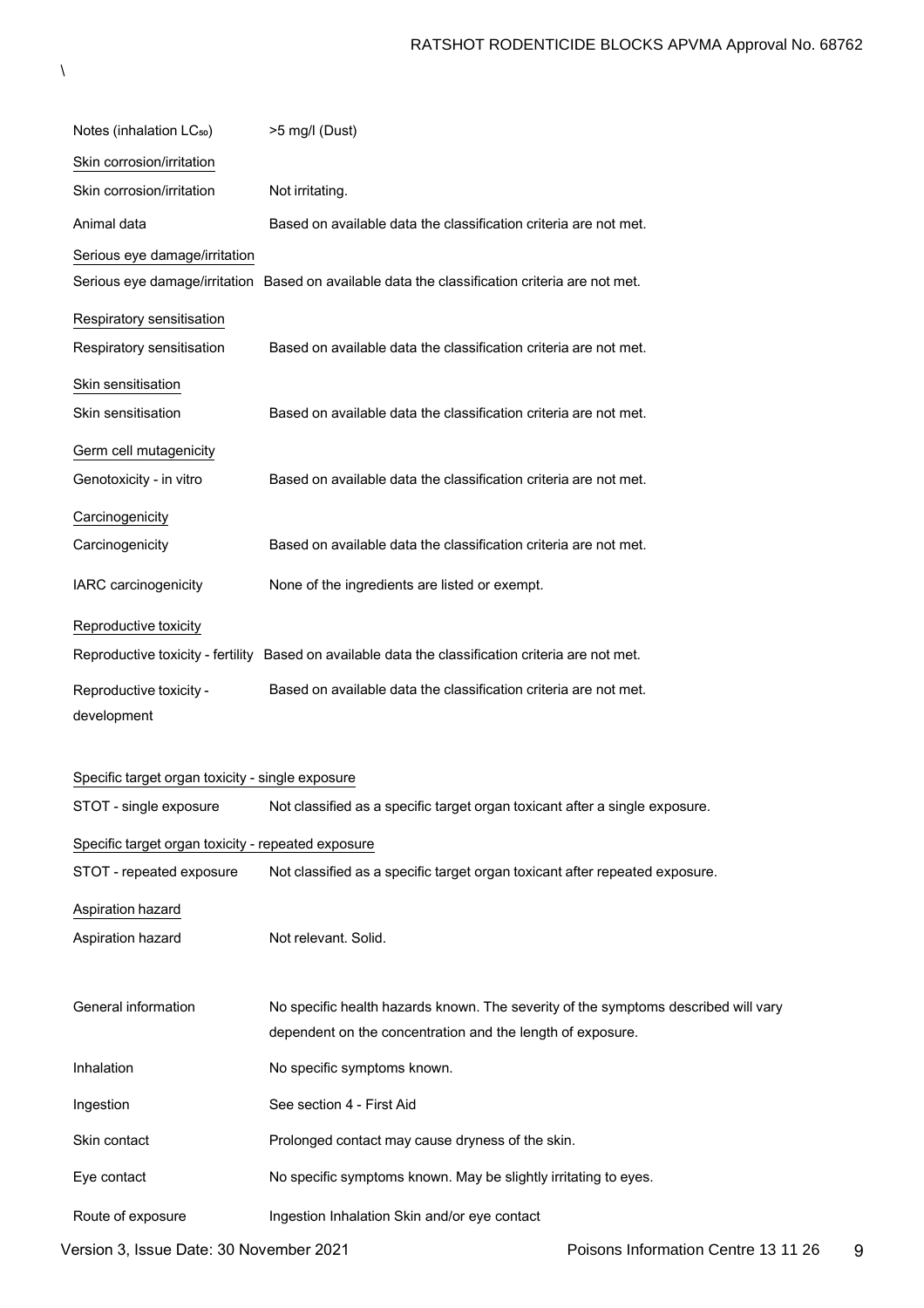| Toxicity of ingredients                   | Denatonium Benzoate:                                                                     |
|-------------------------------------------|------------------------------------------------------------------------------------------|
|                                           | LD50 Oral (Rat) = $584$ mg/kg                                                            |
|                                           | LC50 (Rat) 4h: >8.7 mg/l Brodifacoum<br>Acute Oral ≤5mg/kg Acute Dermal ≤50mg/kg         |
|                                           | Acute Inhalation ≤0.05mg/kg                                                              |
| <b>SECTION 12: Ecological information</b> |                                                                                          |
|                                           |                                                                                          |
| Ecotoxicity                               | Not regarded as dangerous for the environment.                                           |
| 12.1. Toxicity                            |                                                                                          |
| Toxicity                                  | Based on available data the classification criteria are not met.                         |
| 12.2. Persistence and degradability       |                                                                                          |
|                                           | Persistence and degradability The degradability of the product is not known.             |
| 12.3. Bioaccumulative potential           |                                                                                          |
| Bioaccumulative potential                 | No data available on bioaccumulation.                                                    |
| Partition coefficient                     | Not relevant.                                                                            |
| 12.4. Mobility in soil                    |                                                                                          |
| Mobility                                  | No data available.                                                                       |
| 12.5. Results of PBT and vPvB assessment  |                                                                                          |
| 12.6. Other adverse effects               |                                                                                          |
| Other adverse effects                     | Toxic to mammals, including domesticated animals and birds if ingested. Exposure of non- |
|                                           | target animals should be prevented.                                                      |
| Toxicity of ingredients                   | Daphnia EC50/48Hr = 0.91 mg/l Rainbow trout LC50/96Hr = 0.33 mg/l<br>Difenacoum          |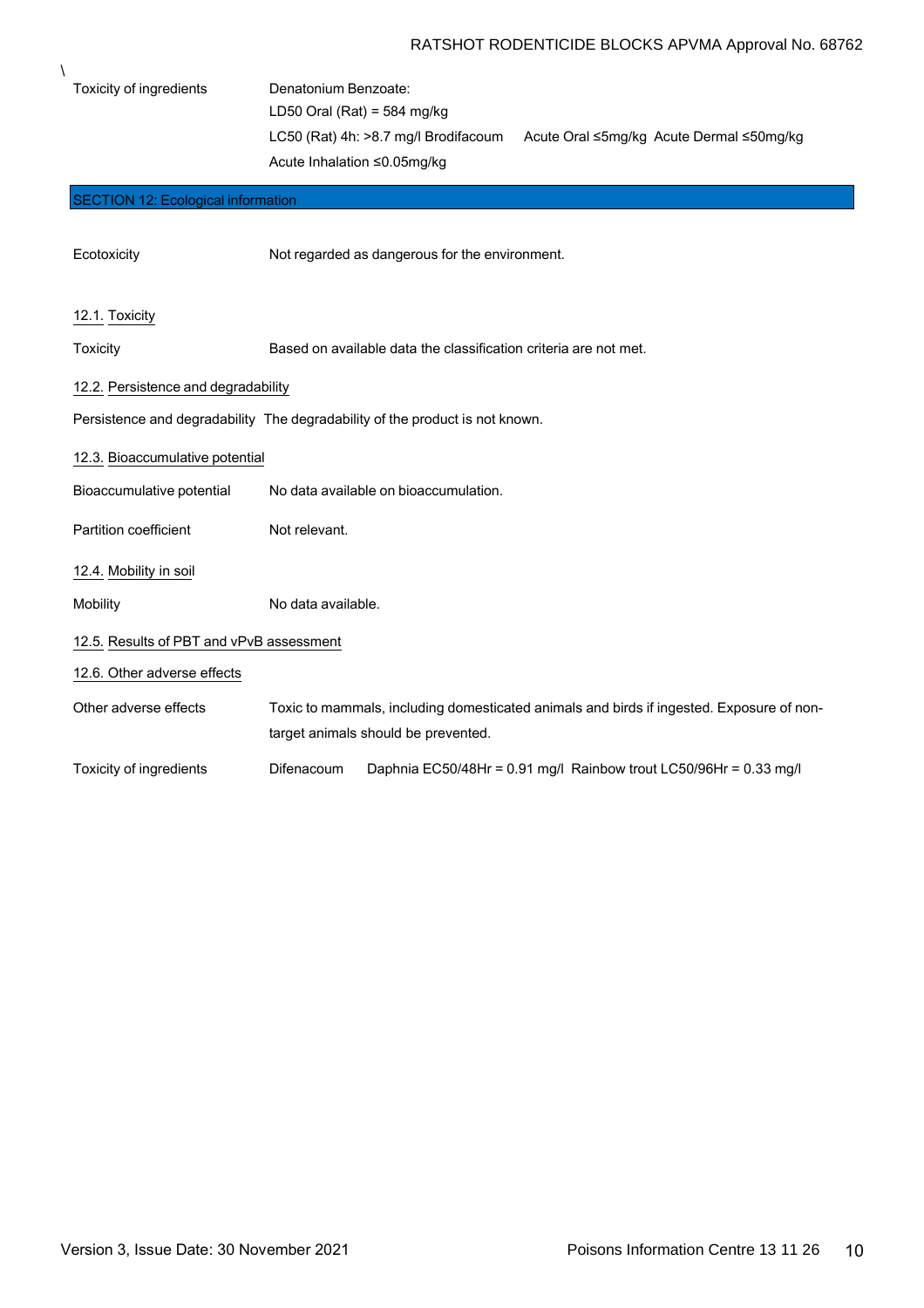# SECTION 13: Disposal considerations

# 13.1. Waste treatment methods

| ---------           |                                                                                                                                                                           |
|---------------------|---------------------------------------------------------------------------------------------------------------------------------------------------------------------------|
| Waste class         | Waste disposal key number from EWC is 20 01 19 (Pesticides)                                                                                                               |
| Disposal methods    | Dispose of in accordance with applicable regional, national, and local laws and regulations.<br>Dispose of Contaminated packaging as unused product unless fully cleaned. |
| General information | This material and its container must be disposed of in a safe way.                                                                                                        |

#### SECTION 14: Transport information

| General                                              | The product is not covered by international regulations on the transport of dangerous goods |
|------------------------------------------------------|---------------------------------------------------------------------------------------------|
|                                                      | (IMDG, IATA, ADR/RID).                                                                      |
| 14.1. UN number                                      |                                                                                             |
| Not applicable.                                      |                                                                                             |
| 14.2. UN proper shipping name                        |                                                                                             |
| Not applicable.                                      |                                                                                             |
| 14.3. Transport hazard class(es)                     |                                                                                             |
| No transport warning sign required.                  |                                                                                             |
| 14.4. Packing group                                  |                                                                                             |
| Not applicable.                                      |                                                                                             |
| 14.5. Environmental hazards                          |                                                                                             |
| Environmentally hazardous substance/marine pollutant |                                                                                             |
| No.                                                  |                                                                                             |
| 14.6. Special precautions for user                   |                                                                                             |
| Not applicable.                                      |                                                                                             |
|                                                      | 14.7. Transport in bulk according to Annex II of MARPOL and the IBC Code                    |
| Transport in bulk according to                       | Not applicable                                                                              |
| Annex II of MARPOL 73/78                             |                                                                                             |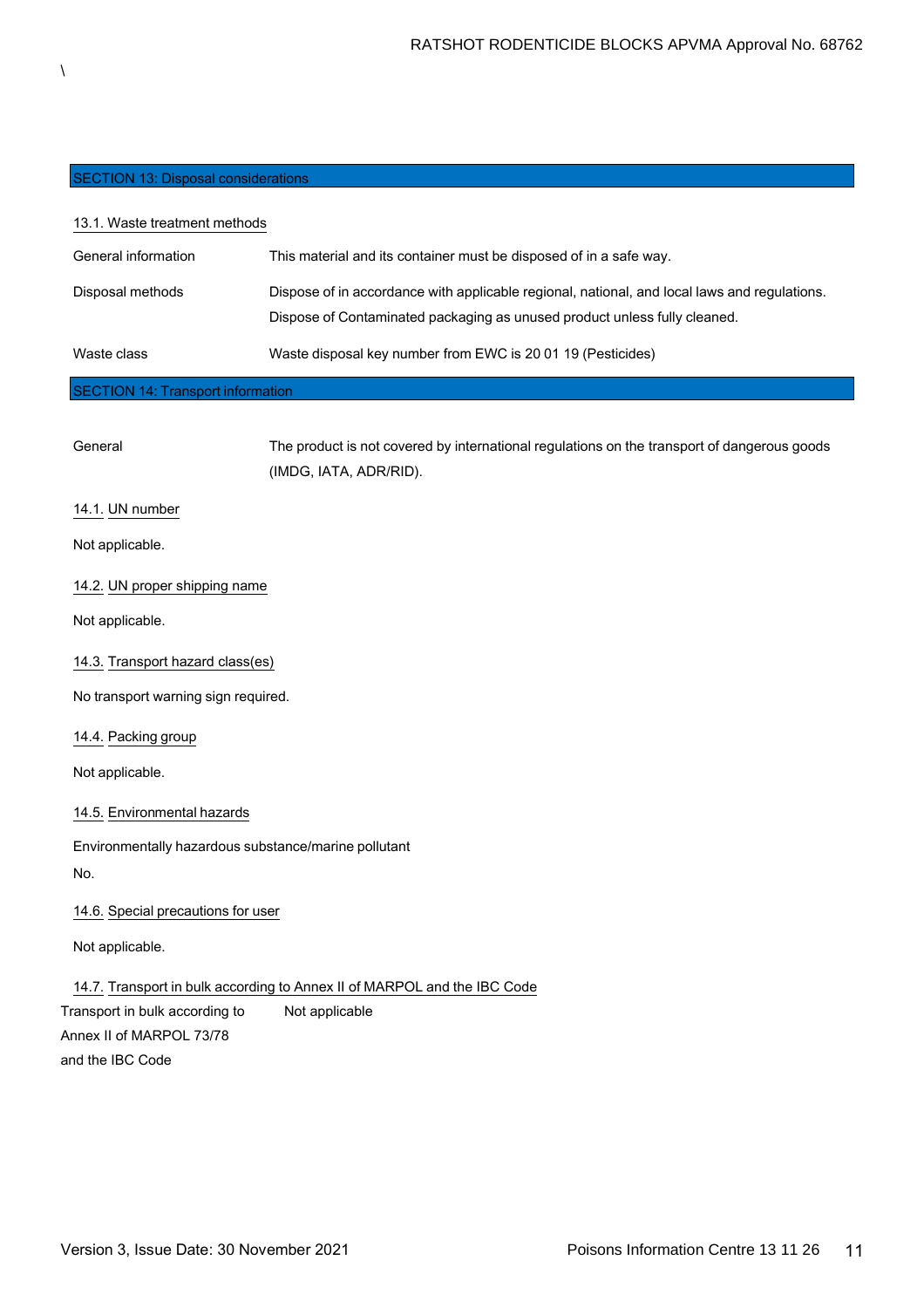| <b>SECTION 15: Regulatory information</b>                                                            |                                                                             |
|------------------------------------------------------------------------------------------------------|-----------------------------------------------------------------------------|
| 15.1. Safety, health and environmental regulations/legislation specific for the substance or mixture |                                                                             |
| National regulations                                                                                 | Health and Safety at Work etc. Act 1974 (as amended).                       |
|                                                                                                      | The Carriage of Dangerous Goods and Use of Transportable Pressure Equipment |
|                                                                                                      | Regulations 2009 (SI 2009 No. 1348) (as amended) ["CDG 2009"].              |
|                                                                                                      | EH40/2005 Workplace exposure limits.                                        |
| 15.2. Chemical safety assessment                                                                     |                                                                             |

No chemical safety assessment has been carried out.

### **Inventories**

 $\lambda$ 

EU - EINECS/ELINCS

None of the ingredients are listed or exempt.

# SECTION 16: Other information

| Abbreviations and acronyms    | ADR: European Agreement concerning the International Carriage of Dangerous Goods by |
|-------------------------------|-------------------------------------------------------------------------------------|
| used in the safety data sheet | Road.                                                                               |
|                               | ADN: European Agreement concerning the International Carriage of Dangerous Goods by |
|                               | Inland Waterways.                                                                   |
|                               | RID: European Agreement concerning the International Carriage of Dangerous Goods by |
|                               | Rail.                                                                               |
|                               | IATA: International Air Transport Association.                                      |
|                               | ICAO: Technical Instructions for the Safe Transport of Dangerous Goods by Air.      |
|                               | IMDG: International Maritime Dangerous Goods.                                       |
|                               | CAS: Chemical Abstracts Service.                                                    |
|                               | ATE: Acute Toxicity Estimate.                                                       |
|                               | LC <sub>50</sub> : Lethal Concentration to 50 % of a test population.               |
|                               | LD <sub>50</sub> : Lethal Dose to 50% of a test population (Median Lethal Dose).    |
|                               | EC <sub>50</sub> : 50% of maximal Effective Concentration.                          |
|                               | PBT: Persistent, Bioaccumulative and Toxic substance.                               |
|                               | vPvB: Very Persistent and Very Bioaccumulative.                                     |
| <b>Revision date</b>          | 30/11/2021                                                                          |
| Revision                      | 3                                                                                   |
| Supersedes date               | 01/12/2016                                                                          |